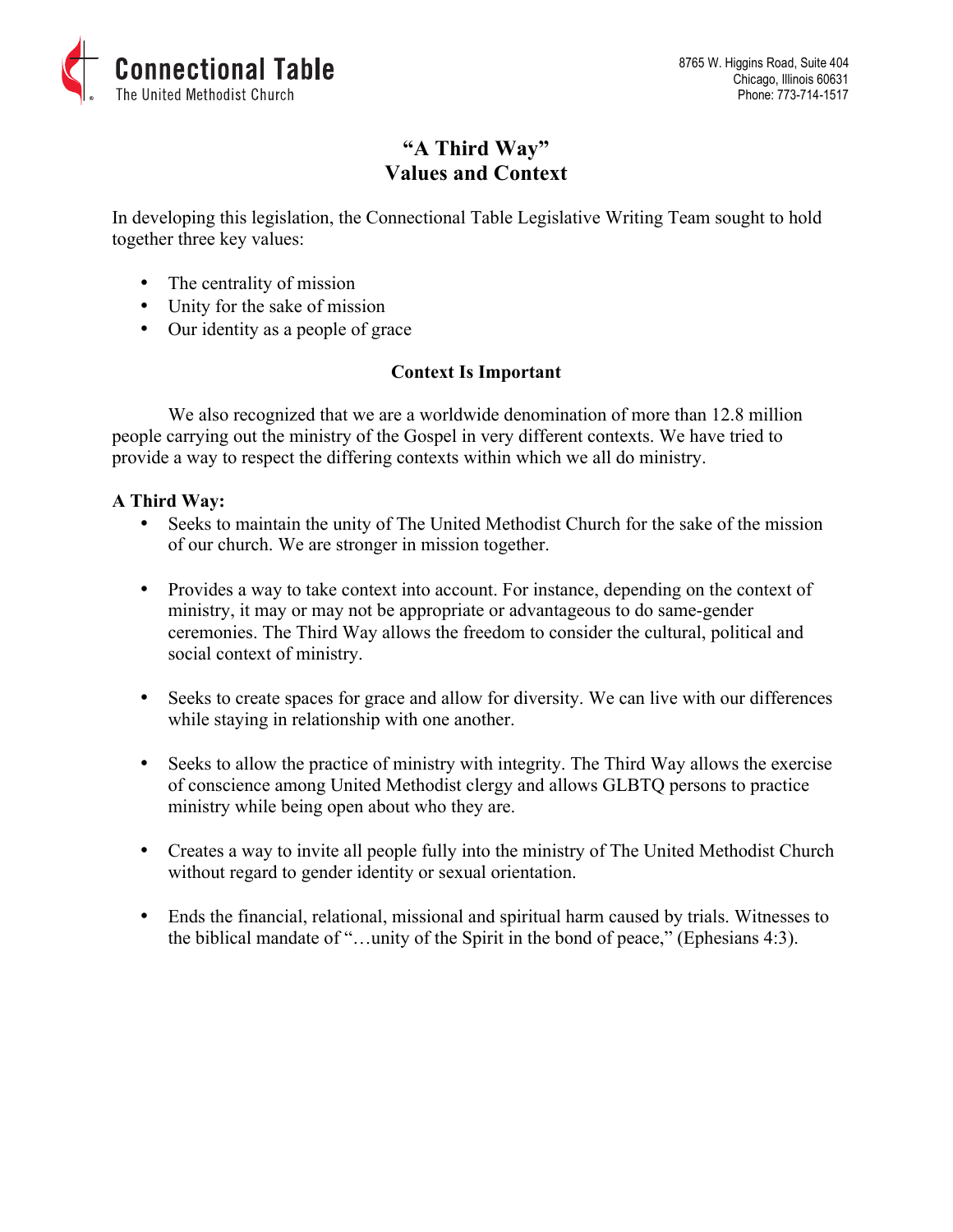### **"A Third Way" & Pastoral Ministry**

### **"A Third Way" allows for the exercise of conscience and the consideration of ministry context by United Methodist clergy by restoring the authority of the clergy.**

• Clergy who, as a matter of conscience or because of their ministry context, wish to extend the ministry of marriage or holy union to same-gender couples would have the authority to do so.

### *Clergy will be permitted to perform same-sex ceremonies.*

• Clergy who feel, as a matter of conscience or because of their ministry context, that they cannot extend such ministry to same-gender couples would have the authority to make that decision.

### *Clergy will not be required to perform same-sex ceremonies.*

# **Authority of United Methodist Clergy**

- Clergy in The United Methodist Church are afforded the following authority given in ordination: "To perform the marriage ceremony after due counsel with the parties involved and in accordance with the laws of the state and the rules of The United Methodist Church. *The decision to perform the ceremony shall be the right and responsibility of the pastor***" (¶340.2.a.(3).(a)).**
- The only restriction placed upon the authority of the Ordained Clergy to determine suitability for marriage is as follows: "Ceremonies that celebrate homosexual unions shall not be conducted by our ministers and shall not be conducted in our churches" (¶341.6).
- This restriction is provided legal backing in the Chargeable Offenses, which names the following offense: "performing same sex wedding ceremonies" (¶2702.1.b)

### **Recommended Changes**

- Therefore, to preserve unity for the sake of the mission, to allow for the exercise of conscience, and to allow clergy to practice ministry appropriate to their context, the Connectional Table of the United Methodist Church recommends the following changes to the Book of Discipline:
	- o Removing the restrictions placed upon the **authority of the clergy** to determine suitability for marriage.
		- This would include deleting restrictive language in ¶304.3 and ¶341.6.
	- o Removing the Chargeable Offenses which accompany such restrictions of authority of the clergy.
		- This would include deleting the second half of ¶2702.1.b.
	- o Editing language concerning sexual orientation in the Social Principles to allow for the restoration of such authority and the removal of accompanying restrictions.
		- This would include minimal changes in ¶161.B and ¶161.F to affirm the "historic" or "traditional" position of The United Methodist Church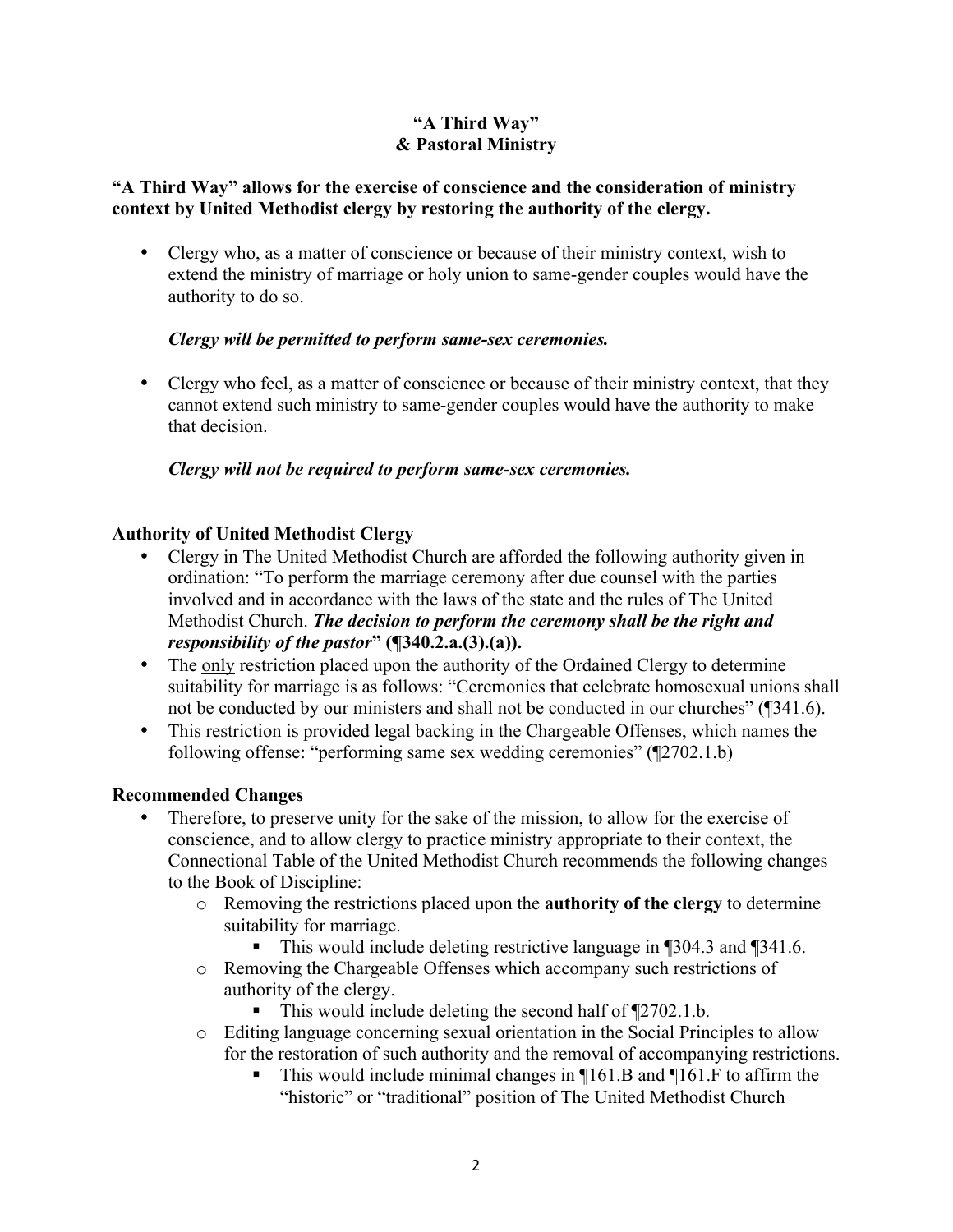concerning Marriage and Human Sexuality without using language which restricts the authority granted to clergy by the Book of Discipline.

**What Would Be Possible:** It would be possible for United Methodist clergy to perform samesex ceremonies in United Methodist churches where civil laws allow. It also would be possible for clergy, who feel that they cannot perform such ceremonies, to still offer pastoral ministry and support to a same-sex couple by referring the couple to a clergy colleague who would perform a same-sex ceremony.

**What Would Not be Possible**: In some of our central conferences and in some U.S. states, same-sex weddings are not legal. These changes do not require the breaking of civil laws.

### **What About the Local Church**

If the lay leadership of the local church and the pastor disagree about hosting a same-sex ceremony in the church, this would be worked out between the pastor and lay leadership. The pastor is ultimately in charge of worship. However, whatever conflict may arise is best dealt with in the realm of relationship rather than the realm of law.

### **"A Third Way" Ordination and Licensing**

### **"A Third Way" allows for the context of ministry to be taken into account by restoring the authority of the annual conference.**

• Annual Conferences may ordain, license and invite into ministry all persons without regard to gender identity or sexual orientation.

*Annual Conferences could ordain or license openly GLBTQ persons but would not be required to do so. Bishops could appoint openly GLBTQ persons after the normal consultative process that matches the gifts and graces of a clergy person with the needs of the church and the context of ministry.*

#### **Authority of the Annual Conference**

- As the "fundamental" and "basic body in the Church," the Annual Conference is given by the Book of Discipline "the right to vote…*on all matters relating to the character and conference relations of its clergy members and on the ordination of clergy*" (¶11; ¶33)
- The only restriction placed upon the authority of the Annual Conference to determine suitability for ordination is as follows: "…self avowed practicing homosexuals are not to be certified as candidates, ordained as ministers, or appointed to serve in The United Methodist Church" (¶304.2).
- This restriction is provided legal backing in the Chargeable Offenses, which names the following offense: "practices declared by The United Methodist Church to be incompatible with Christian teaching, including but not limited to: being a self-avowed practicing homosexual..." (¶2702.1.b).